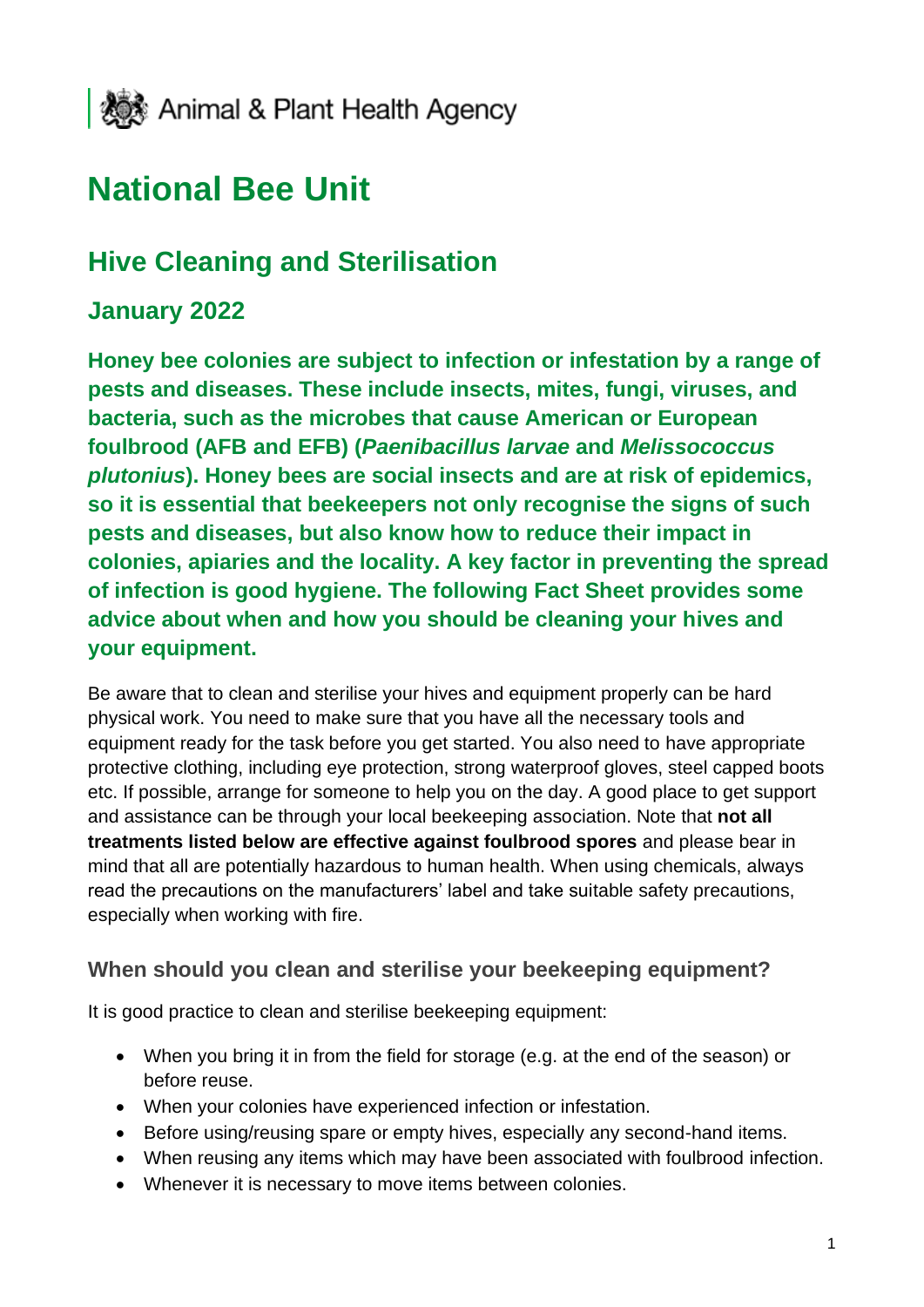- Even apparently healthy colonies can harbour organisms that cause disease. The bacterium responsible for EFB and the spore forming bacterium that causes AFB can exist in a colony's combs for long periods of time, remaining capable of developing disease. It is therefore important to always maintain good standards of hygiene, even when pests and pathogens are not obviously present in an apiary. Replace old brood combs with foundation or new drawn comb on a regular basis and burn or render old comb.
- Always clean hive tools between inspections with a solution of washing soda It is important to remember that it may not always be practical or safe to clean, disinfect and re-use beekeeping equipment once it has become contaminated, or is too old and/or damaged to withstand rigorous but necessary treatment.
- Methods for destruction are outlined in a separate section, below. Your local Bee Inspector will help and advise you in respect of hives and colonies that have been infected with notifiable diseases AFB and EFB.

## **Cleaning and disinfecting wooden hives**

Dismantle the hive, and if possible, place all its component parts into a large domestic chest freezer (-20°C) for at least 48 hours before cleaning. This will kill insect pests, such as wax moth. Then place parts onto sheets of cardboard or newspaper inside an upturned roof to catch any debris that becomes dislodged as you work. Begin by scraping the boxes as thoroughly as possible, using a paint scraper, hive tool or other suitable instrument, to remove any adhering wax comb or propolis lumps

Be especially careful when cleaning the internal corners of the boxes and the frame runners, as these provide ideal nooks and crannies that may harbour pests and pathogens. You may wish to consider removing "dirty" frame runners altogether and replacing them with new metal ones when you reassemble the disinfected hive. If you plan to sterilise your equipment by scorching (see below), remember to remove all plastic runners. During the process of scraping, bits of wax and propolis will fall onto your cardboard or newspaper sheets, and all this should subsequently be destroyed by burning when you have completed this part of the cleaning process. You will also need to clean your scraper before you put it away.

Once the wooden hive components are free of obvious dirt, they can be sterilised to kill germs. You can do this in several different ways:

#### **Scorching with a blowlamp or handheld electric paint stripper**

Fig. 1 below shows an example of scorching a brood box with a blow lamp to kill surface bugs. When doing this, use the tip of the 'blue flame' in the middle of the larger flame and make sure any remaining propolis boils. In addition, ensure that the timber darkens to a uniform coffee-brown colour, indicating that the wood has been heated to a sufficient temperature and for enough time to be properly sterilised. There is no need to burn the timber but be especially thorough in the corners.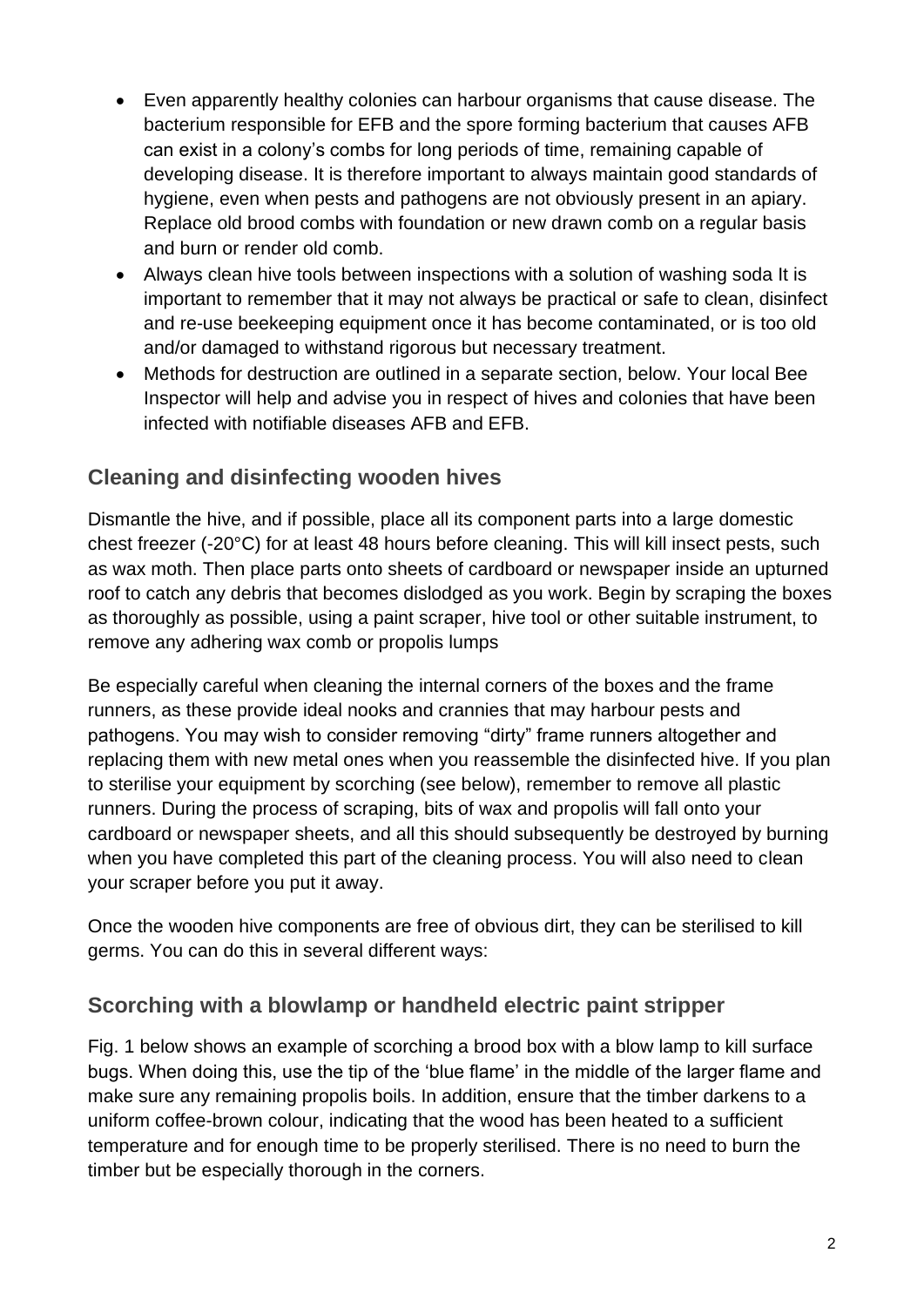

**Fig. 1: scorching a brood box with a blow lamp**

#### **Cleaning using washing soda crystals**

Beekeeping tools and equipment (e.g. smokers and hive tools) can be cleaned using a solution of readily available and cheap washing soda crystals (Sodium Carbonate). This can be made up using 1 kg of washing soda to 5 litres of warm water with a dash of washing up liquid to help clean off propolis. Immerse the equipment in the solution, while using a wired brush, or similar tool to scrub off residues until the tools are clean.

Frame sterilisation can also be carried out in a similar manner. Lay some newspaper down on the surface where you will be working. Scrape all the frames as thoroughly as possible so that any excess propolis or wax falls onto newspaper underneath; this can then be burnt once you have finished. Prepare a mixture of soda solution (1:5) in a container such as an industrial water boiler (e.g. Burco boiler) large enough to hold honey frames and bring the water to the boil. Then submerse your frames in the boiling soda solution for a minute or until the frame is clean of any remaining wax and propolis. A scrub with a churn brush will help here. Remove the frames from the soda solution, rinse them down with water to remove residual Sodium Carbonate and then leave them to dry.

NB. This method is not suitable for sterilisation against American foulbrood.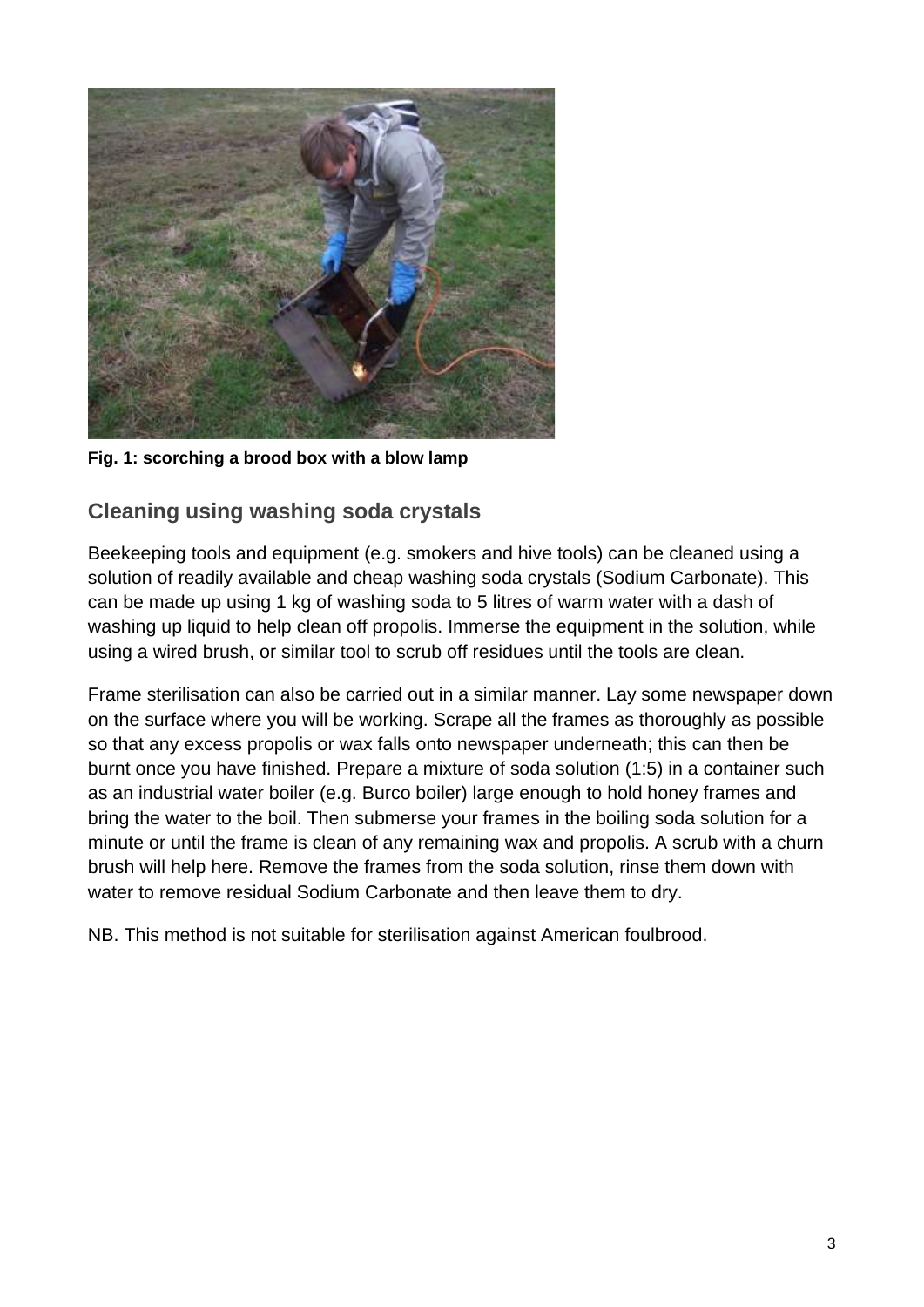#### **Bulk-cleaning wooden hive parts in washing soda**



Fig. 2: note that this method is not suitable for sterilising against AFB. Scrape as much propolis and wax off the frames so that they are as clean as possible. Next, assemble the frames together and tie them with a piece of uncoloured string, ready for immersion into the soda solution.



Fig. 3: ensure that you are wearing appropriate protective clothing such as thick rubber gloves and safety goggles. Immerse the frames into the boiling soda solution for 1 to 2 minutes.



Fig. 4: once the equipment is clean, it can then be rinsed and left to dry, ready for reuse.

Additional equipment such as honey and brood boxes, queen excluders and crownboards can be cleaned in a soda solution in a similar way.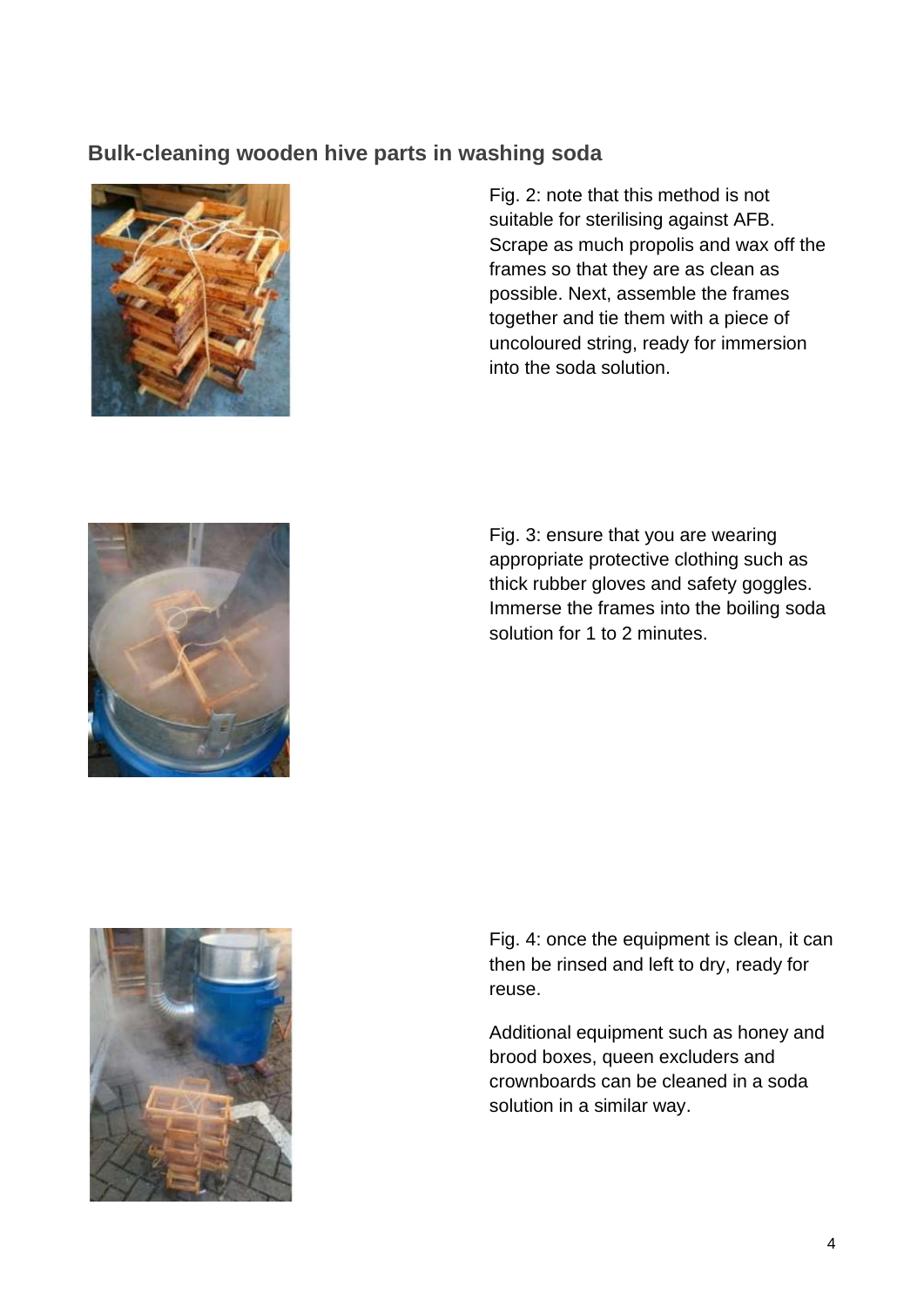## **Chemical sterilisation with disinfectants**

Brood boxes, supers and other beekeeping equipment can be effectively sterilised using disinfectants containing hypochlorite. Sodium hypochlorite is present at a concentration of about 3% in household bleach. Research has shown that immersion for twenty minutes in a solution of 0.5% sodium hypochlorite kills AFB spores and other bacteria. In this case you therefore need to make a solution of one part household bleach to five parts water. It is essential that the spores are in contact with the solution, so any items immersed must be thoroughly cleaned using the methods above first. For disinfecting one or two boxes, a suitable tray (such as one used for potting plants) could be used and each box wall treated individually, before rotating to treat the respective walls. For larger quantities of equipment, a deeper trough will be needed. After immersion in bleach, be sure to rinse the equipment down with water. Laboratory studies conducted at Fera Science Limited (Fera) suggest that other chemical disinfectants may be useful for general sterilisation, but further tests are required to ensure these are effective against foulbrood infection, especially AFB spores. When using this system **you must wear suitable protective clothing, protect your eyes and use rubber gloves**.

#### **Chemical sterilisation with acetic acid**

Combs can be sterilised to destroy the spores of chalkbrood, wax moth, and *Nosema spp*. disease of adult bees by using the evaporation fumes from acetic acid. **There is no evidence that this treatment is effective against AFB or EFB.** Acetic acid is available from chemical suppliers and online. Begin treatment by stacking the brood and/or super boxes containing combs to be sterilised on solid surface such as a board or solid hive floor. Note that acetic acid is corrosive and will attack metal and concrete. Vaseline on metal runners will help to protect them. It is also important to block off hive entrances, as acetic acid fumes are heavier than air and will travel from the top to the base of the stack, leaking out of any gaps or holes at the bottom. Place a non-metallic dish (saucer or similar container) on the top of the frames of the top box. Very carefully, put 80% acetic acid into the dish, allowing 120 ml acetic acid/box (e.g. 600 ml would therefore treat 5 boxes). Then, place an empty hive box on the top of the stack. Close the empty box on the top of the stack with a hive cover. Seal any joints between the boxes with wide adhesive tape to stop fumes escaping. Leave the stack for about one week to ensure sufficient fumigation. When the treatment is complete, the dishes of acid must be removed with caution and boxes should be thoroughly aired (at least two days) before they can be used again. When using this system **you must wear suitable protective clothing, protect your eyes and use rubber gloves**.

#### **Boiling in caustic soda (Sodium hydroxide)**

This treatment is not very practical for the average beekeeper due to the caustic nature of the bath and the problems of disposal of the used solution. It requires great care and caution. The method requires a bath of caustic soda solution, made up of 450 grams Sodium Hydroxide (available from chemical suppliers) in 38 litres of water, which must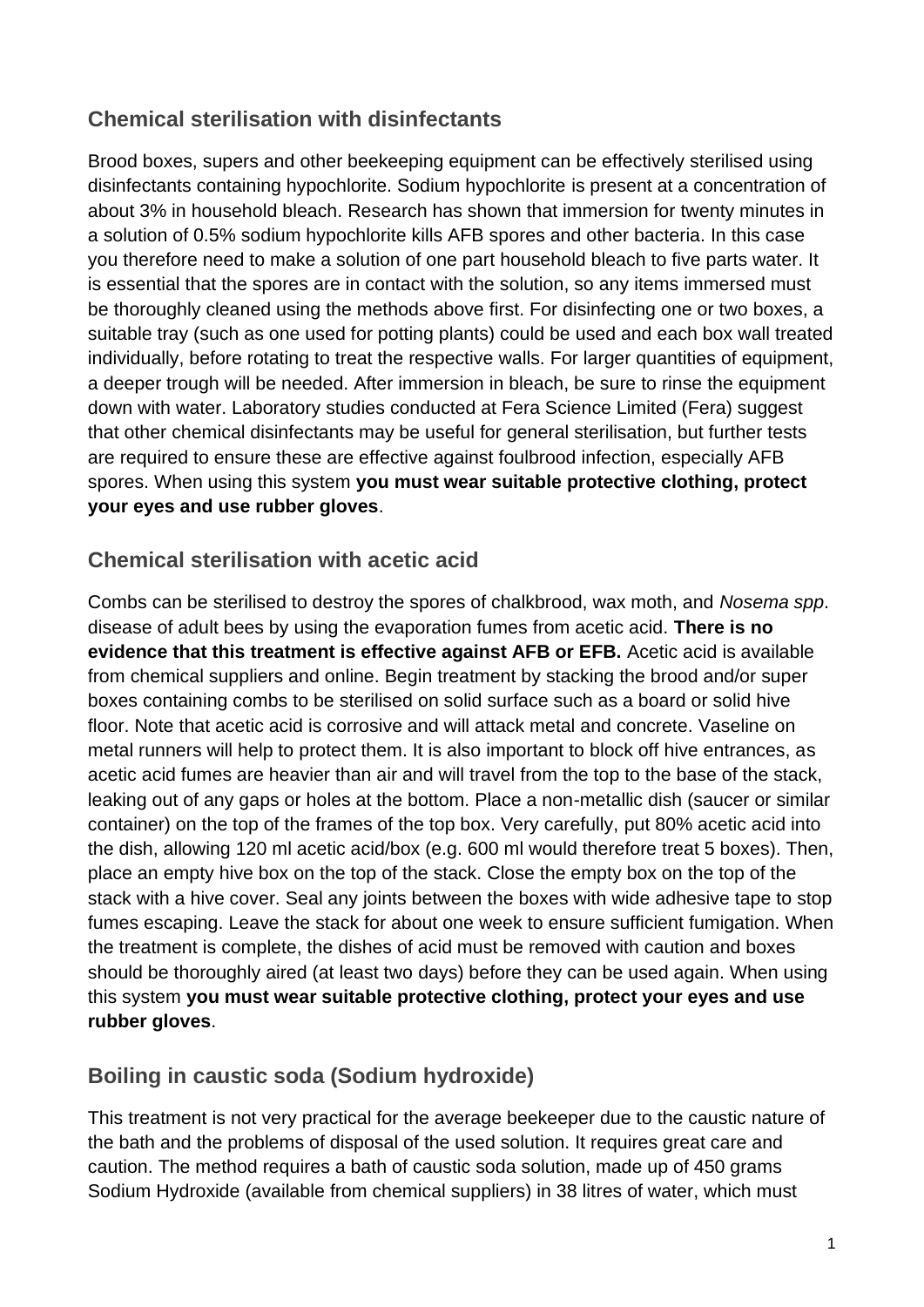then be brought to the boil. Wooden hive parts are then immersed in the solution for between 5 and 15 minutes, before being dipped in clean boiling water or washed with vinegar to neutralise the alkali. After drying, the parts will probably need re-nailing. When using this system, **you must wear suitable protective clothing, protect your eyes and use rubber gloves**.

#### **Immersion into molten paraffin wax**

Equipment dipped in paraffin wax must be heated to 160°C for 10 minutes. This is a dangerous process; and the flash point for paraffin wax is 199°C, so the temperature must be kept well below this level; **you will need specialist equipment and heavy-duty protective clothing**, which the average beekeeper does not have. For further details see a suitable beekeeping textbook or research online.

## **Irradiation**

Wooden hive components such as stored supers and empty combs can be sterilised by gamma rays from a radioisotope of cobalt. This will kill infective organisms without damaging the equipment. Note: it is especially important that any equipment subjected to this treatment is entirely free from any signs of disease, such as the scales associated with AFB, prior to irradiation. This is because symptoms will remain indistinguishable visually from infectious untreated disease signs when the hive is put into use again and may lead to failure of diagnosis for a fresh infection. When using irradiation to sterilise hives after foulbrood infection, you should only do this under the guidance of your local Bee Inspector.



## **Recycling wooden frames**

#### **Fig. 5: steam cleaning apparatus**

Hot Steam is very effective for melting wax from dirty wooden brood boxes and frames prior to their reuse. Apparatus consists of a source of steam, for example from a domestic wallpaper stripper, a plastic hose pipe, a collection tray, and a modified hive roof (Fig. 5). Equipment as described is available online.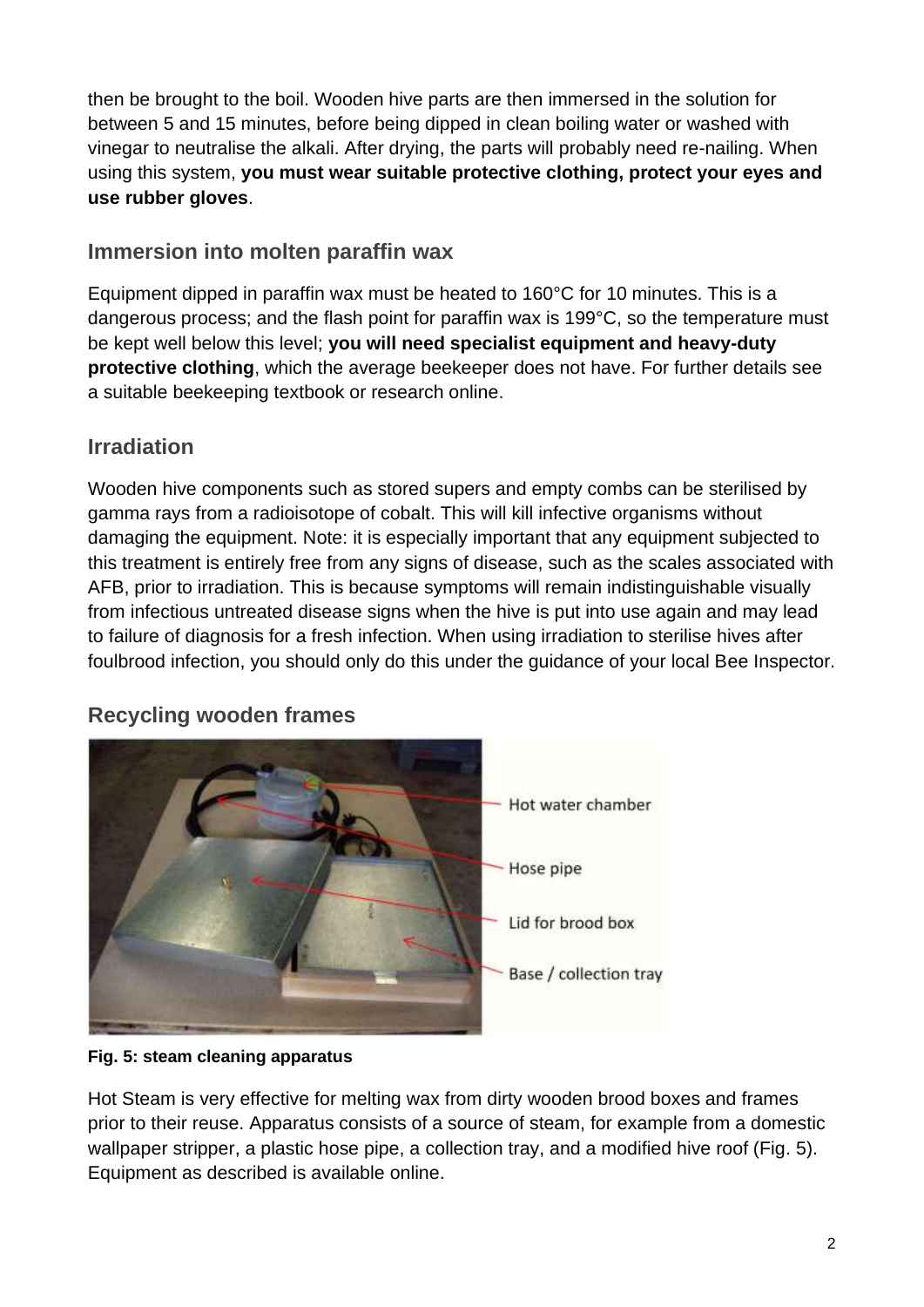Begin by placing a box filled with dirty frames onto the purpose-built collection tray, which needs to be similar in size and shape to a hive floor but with a small opening at one edge and cover with the lid. Attach the end of the hose pipe from the steam chamber into the top of the sealed box. As the wax softens and melts it runs down through the box and out of the opening in the tray, from where it can be collected for use in wax exchange (Fig. 6). The stripped and cleaned wooden frames can be reused. Allow at least one hour of treatment for each box of frames. When the steam cleaning process is complete, you can sterilise frames using washing soda treatment (see the 'Cleaning using washing soda crystals' section of this leaflet), before refitting with fresh foundation.



**Fig. 6: collecting hot wax from a steam extractor**

## **Cleaning and disinfecting plastic or polystyrene hive**

Plastic beehives have been used in Europe for at least 30 years. Prior to sterilisation, plastic hives and components need to be carefully cleaned, just as you would a wooden hive – see information above. Once your plastic hive is clean, it is ready to be sterilised. However, options available are limited compared to the range of treatments you can use on wooden hives. Use of a blowtorch, for example, is clearly out of the question as this would simply melt the equipment, and the temperatures involved in paraffin wax treatment would also be inappropriate. Manufacturers of popular plastic hive brands recommend that the best available options are chemical disinfectants that contain hypochlorite or caustic soda, as described above for wooden hive sterilisation. Only hypochlorite-based products are recommended for AFB (see Dealing with EFB and AFB, below). Gamma irradiation is also effective. Any cleaning and treatment agent or solution should be tried on a small component or area to check that no damage will be caused.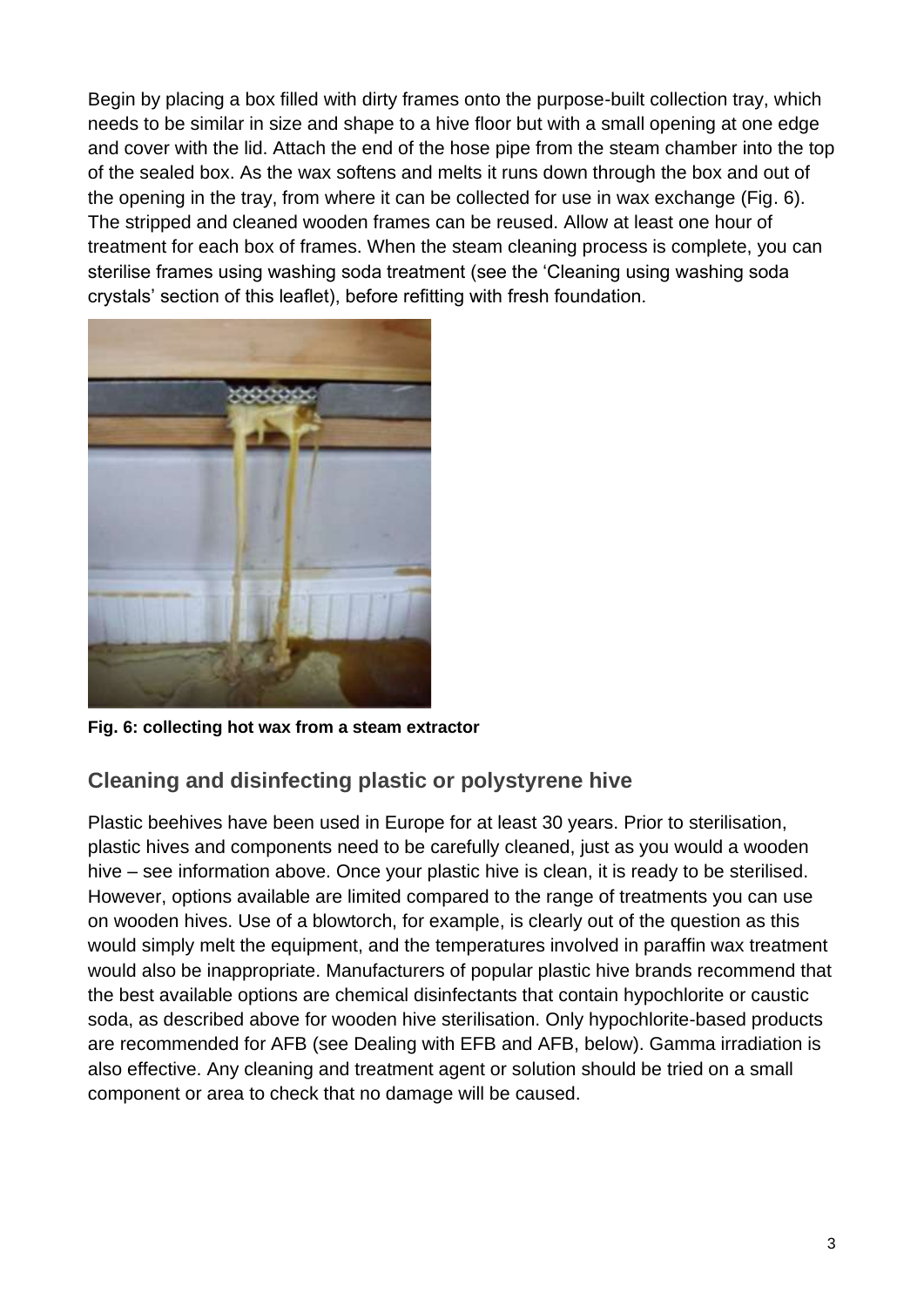## **Queen excluders**

Queen excluders need to be cleaned and sterilised in different ways, depending on the type used. Begin by removing debris by scraping with a suitable tool (Fig. 7). It is easier to remove propolis when it is cold and wintery, as propolis will be brittle under these conditions. A wire brush is very useful to remove bits of wax and propolis. Wire excluders can then be scorched using a blowlamp, but if they are soldered be careful not to melt the solder joints as sometimes they are very 'soft'. If foulbrood has been present, zinc slotted excluders must be destroyed by burning. Otherwise, it is possible to scrub these clean with a solution of washing soda. This needs to be concentrated (1 kilogram of soda to 5 litres of water), and a dash of washing up liquid in the mix also helps. You will need to wear suitable protective clothing, protect your eyes and use rubber gloves. Plastic excluders can be disinfected in the same way as plastic hives and components, as described above.



**Fig. 7: remove comb and debris, cleaning hive tool after use**

## **How should I treat other equipment?**

Hive tools can be cleaned in washing soda solution – ideally between each hive. Plastic equipment or components such as feeders and plastic frame ends can also be scrubbed off in a washing soda solution. Open-ended correx plastic sheets are difficult to clean inside so it is a good idea to seal up open ends prior to use. This does not apply to harbourage traps for monitoring for small hive beetle, which can be destroyed if necessary.

## **Cleaning beekeeping clothing**

Leather gloves are difficult to clean and are best avoided. If you must use them, wear a pair of thin disposable gloves over them. Leather gloves can be washed in soapy water and proprietary glove soaps are available. However, leather gloves do tend to become hard. It is better to use washing up gloves or thin disposable gloves. These can be cleaned between examining colonies or disposed of and a new set put on, thus reducing the risk of spreading infection. If using wellington boots, these can be scrubbed in a washing soda solution as described above. Other footwear should be cleaned of mud, propolis and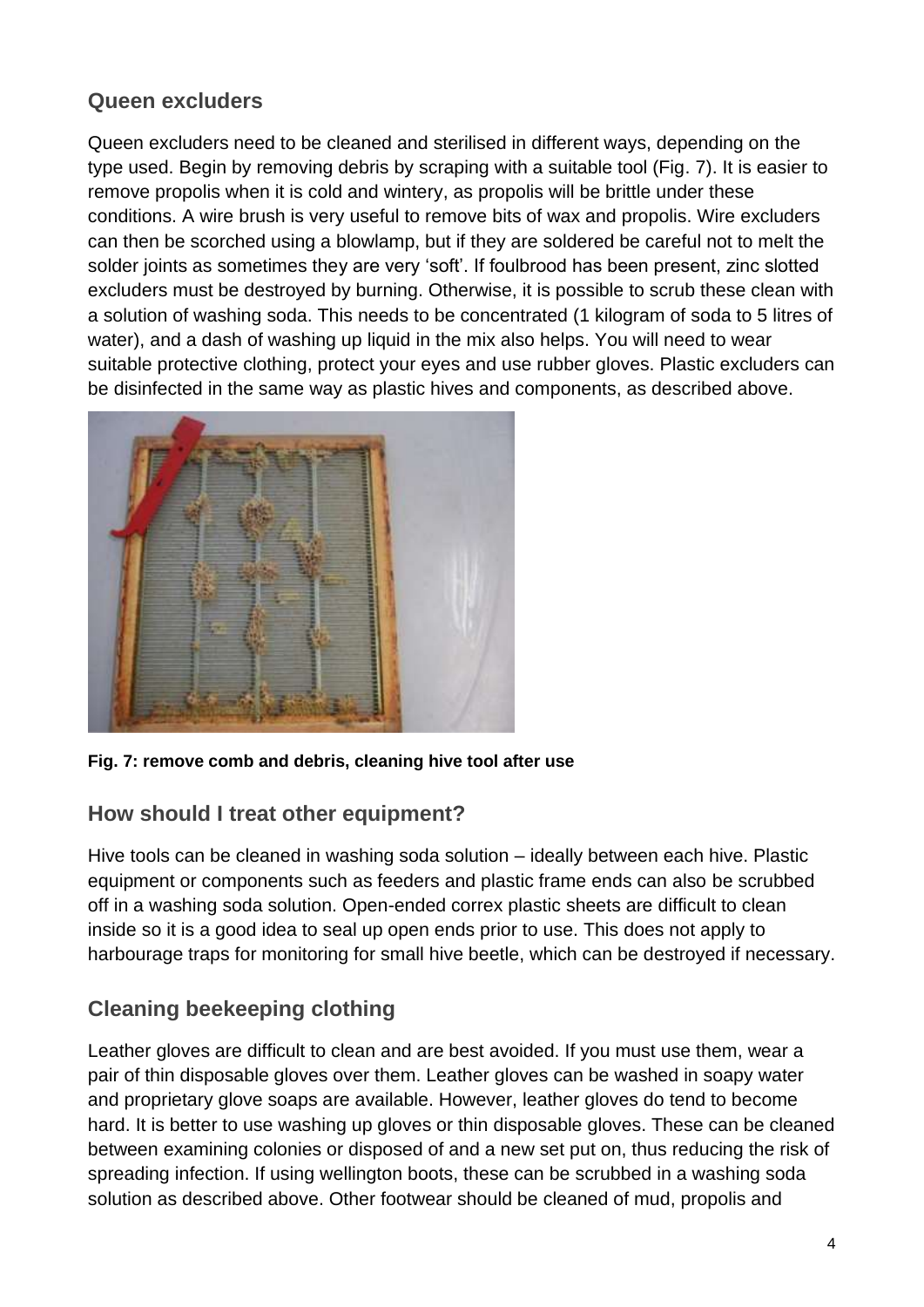honey splashes and wiped off in a suitable manner. Beekeeping overalls should be washed regularly in the normal way. A small quantity of washing soda crystals mixed with the detergent helps to remove propolis. Make sure fencing style hoods are tucked inside and all zips are done up to avoid damage. Hats and veils with metal rings in cannot be washed in a machine.

## **Dealing with EFB and AFB**

Both EFB and AFB are notifiable diseases. This means that if you suspect that your colonies are infected by either of these diseases you must report this to the National Bee Unit (NBU) who will provide confirmatory diagnosis. Details of how to do this are available on the NBU's BeeBase website (www.nationalbeeunit.com). Even before diagnosis is confirmed, close the hive and reduce the size of the entrance to one bee space, and take any other steps necessary to prevent the hive being robbed by other colonies in the area. Disinfect gloves and other beekeeping equipment with a strong solution of washing soda before examining other colonies. If AFB is subsequently confirmed, your local Bee Inspector will burn infected colonies, and hives must be sterilised before reuse.



**Fig. 8: burning foulbrood-infected frames**

## **Destruction of old, damaged and infected equipment**

Wooden equipment can be burnt in a pit about 45 cm deep (Fig. 8), and the pit must be covered in afterwards to prevent any access to unburnt honey. Like any product, plastic hives become unserviceable because of damage or wear. When this occurs, they need to be disposed of safely. If the plastic has not been in contact with infectious diseases, then it may be suitable for recycling. Your Local Authority can give advice about this, which tends